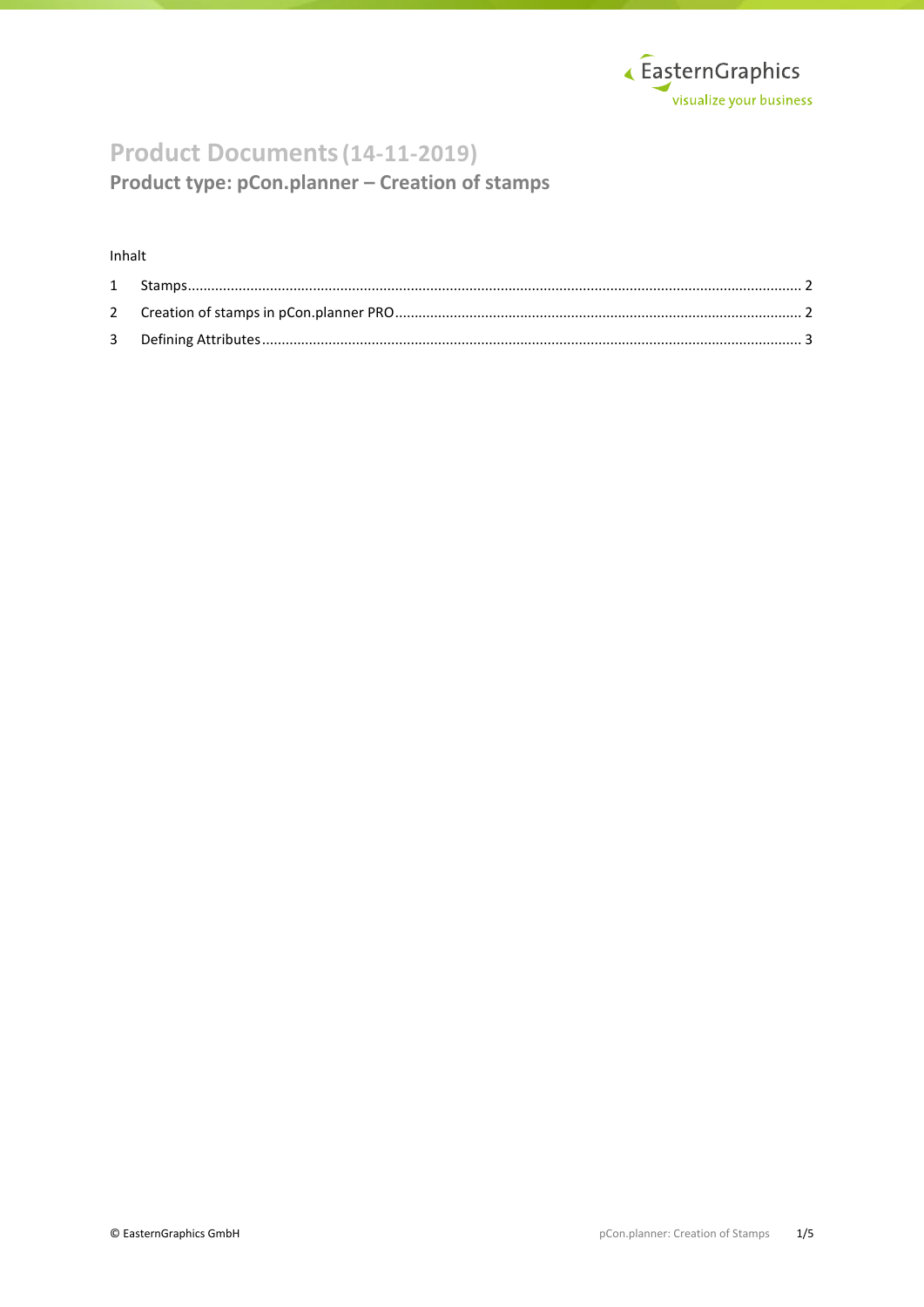

### <span id="page-1-0"></span>**1 Stamps**

Stamps are title blocks containing information on the relevant planning. In pCon.planner PRO, they can be integrated into *Layout* pages. Text information is added via attributes.

This document will not be updated any longer. From pCon.planner 8.3 on, you will find its content online in the pCon.planner Help Center: [http://help.pcon-planner.com/en/help/stamps.htm.](http://help.pcon-planner.com/en/help/stamps.htm)

## <span id="page-1-1"></span>**2 Creation of stamps in pCon.planner PRO**

- 1. Create the frame for your stamp within the planning area: use the *Drawing Elements* (*Start* tab) to draw the frame geometry.
- 2. If you want to use a logo in connection with the stamp, please insert it as an image.
- 3. Insert attributes to determine the texts contained in the stamp. Read more on attribute creation under [section 3: Defining Attributes.](#page-2-0)
- 4. Create a group from the stamp elements (select all elements and group them by using STRG + G).
- 5. Save the stamp as an own \*.dwg file.
- 6. To open a stamp, please use the *Stamp* function within the *Layout* area, *Insert* group.

#### Tips for drawing stamps:

To display the stamp correctly on layout pages, set the insert unit of the plan in which you create the stamp (the stamp file) to millimeters (*Start* menu > *Document Properties* > *Settings* tab > *Choose insert unit of the drawing* > *Millimeter*).

Make sure that the width of the stamp matches the print format. Example: A4 portrait format is 210mm wide. If necessary, subtract a frame with to obtain the width of the stamp - e.g. 200mm.

Stamp with colored background: Use a filled drawing element as background. Set it to zero height of the user coordinate system. For correct display in the layout, position all other elements of the stamp, such as texts, logos, attributes, etc., approximately 0.1 mm higher. The distance between the colored background and the stamp elements should not exceed 1mm.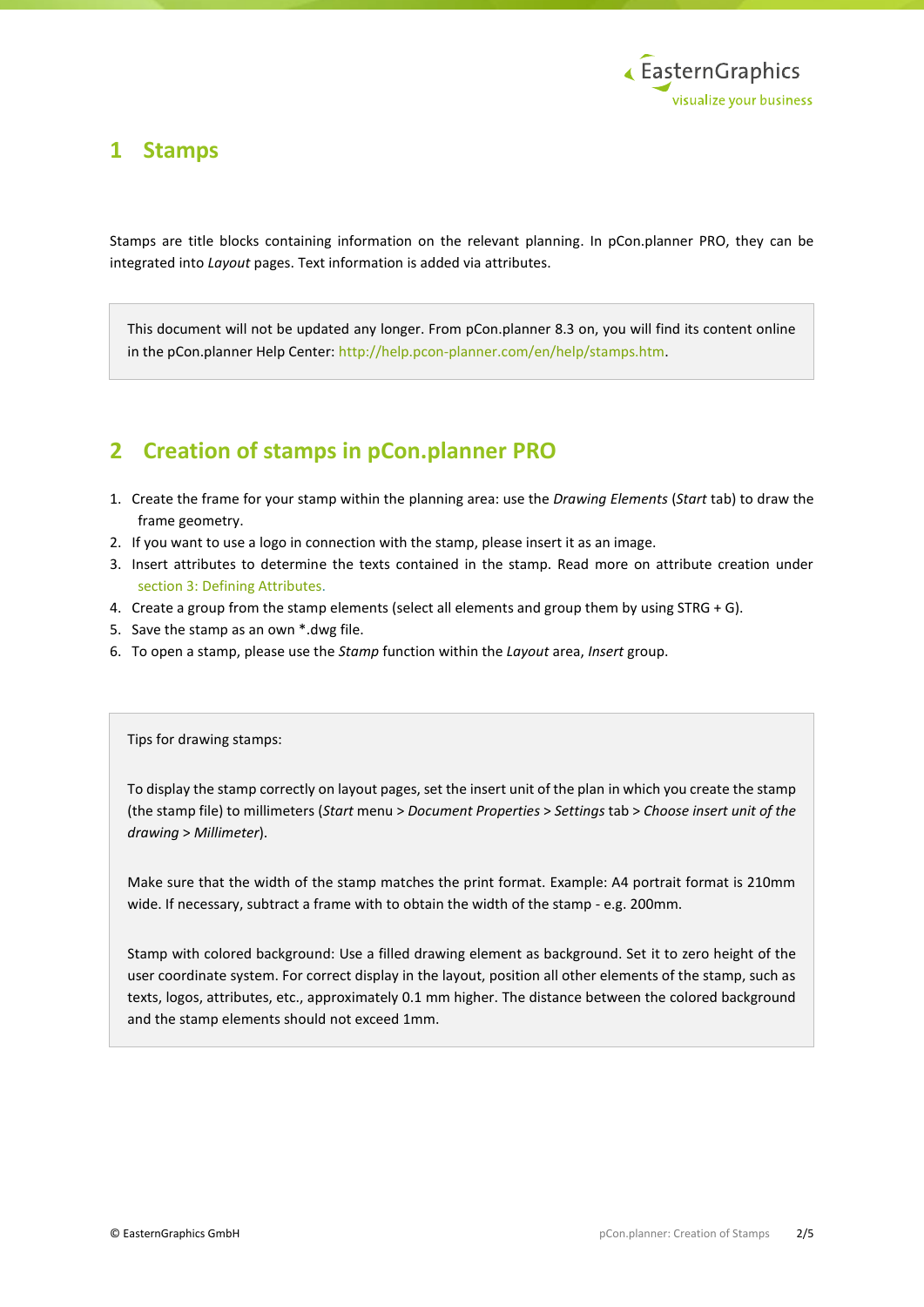

### <span id="page-2-0"></span>**3 Defining Attributes**

After drawing the stamp geometry, add attributes. Attributes will be assigned text values in the finished stamp. They are generated via the *Create Attribute* button, *Articles* tab. Proceed as follows:

- 1. Click the button *Create Attribute*.
- 2. The *Attributes* dialog will open. In the dialog, select an attribute name from the drop down list under *Tag* (1 in the image below). These predefined labels represent pieces of information from the *Document Properties* or the *Program Settings*, i.e. they are automatically filled with the values from the *Document Properties* or the *Settings* when the stamp is inserted into a layout. Alternatively, you can enter an individual name for the attribute. The tag must be unique!
- 3. Insert a *Prompt* (2 in the second image below). It determines the name of the attribute in the *Properties Editor* in the *Layout* area.
- 4. Set a numeric value when using multiple attributes. The *Position* option (3) determines the order of the attributes in the *Properties Editor*.
- 5. In the *Value* field (4) you enter the default text that will be displayed in the stamp at the location of the attribute. Important note: If you use attributes from the drop down list and have filled in values for them under the *Document Properties* or *Program Settings*, the default text will be overwritten with these values when the stamp is inserted into a layout.
- 6. Adjust font, text height etc. for the attribute.
- 7. Confirm your changes and close the *Attributes* dialog by clicking *OK*.
- 8. Place the attribute in the stamp geometry by clicking with the mouse.
- 9. Follow steps 4 to 6 from the instructions under section 2.

|        | <b>Z</b> Attributes<br>$\times$                                                       |                          |  |  |  |  |
|--------|---------------------------------------------------------------------------------------|--------------------------|--|--|--|--|
| Tag    | <b>ATTRO</b>                                                                          | $\overline{\phantom{a}}$ |  |  |  |  |
| Prompt | Customer number<br><b>Customer name</b>                                               | ۸                        |  |  |  |  |
|        | <b>Customer salutation</b><br>Position   Customer first name                          |                          |  |  |  |  |
| Value  | Customer last name<br><b>Customer street</b><br>Customer postal code<br>Customer city |                          |  |  |  |  |
|        |                                                                                       |                          |  |  |  |  |
|        |                                                                                       |                          |  |  |  |  |
|        |                                                                                       |                          |  |  |  |  |
|        |                                                                                       | $\sim$                   |  |  |  |  |
|        | OK                                                                                    | Cancel                   |  |  |  |  |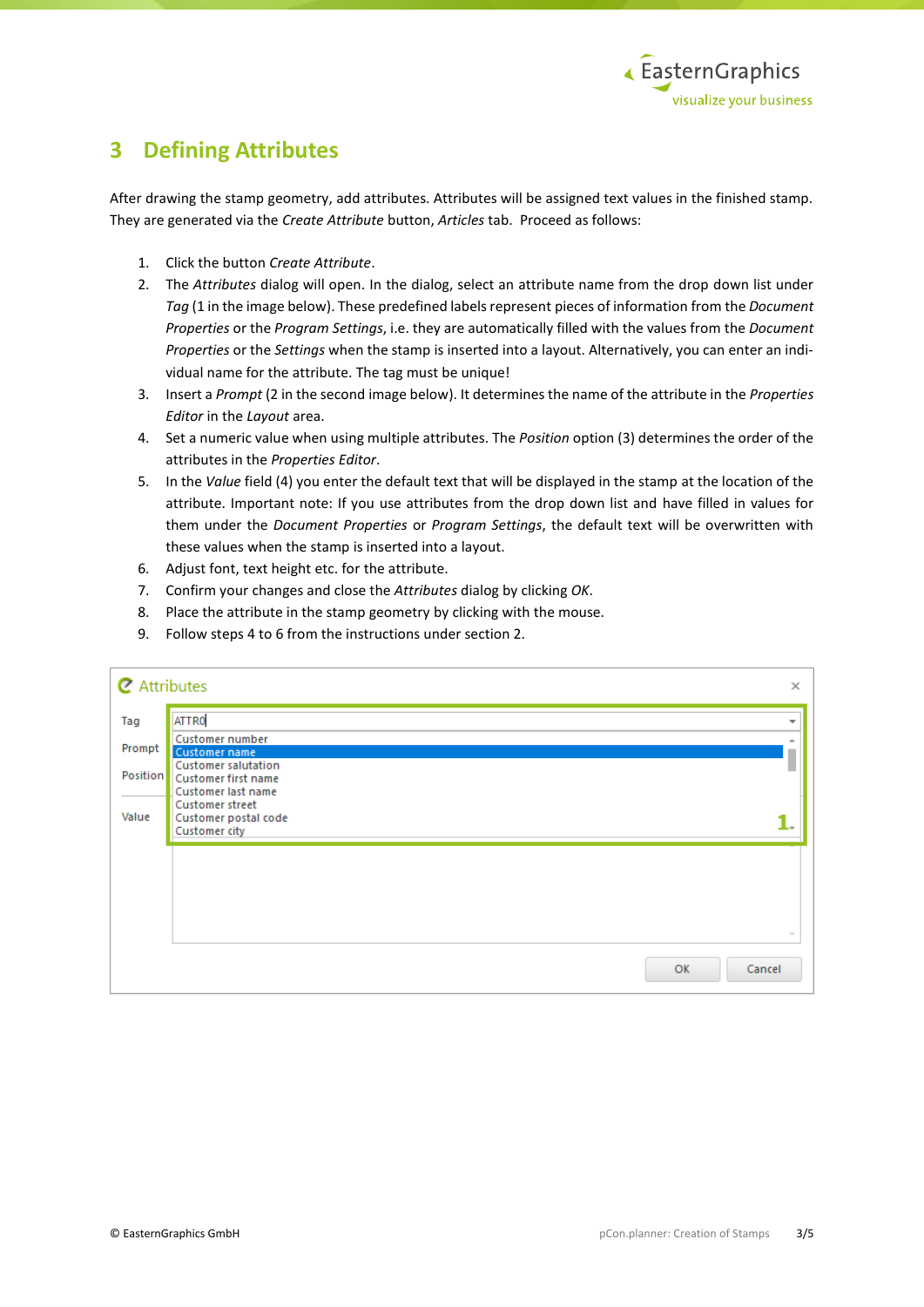EasternGraphics ,<br>visualize your business

| <b>Z</b> Attributes<br>$\times$ |                                                                                                     |                             |  |  |  |  |  |
|---------------------------------|-----------------------------------------------------------------------------------------------------|-----------------------------|--|--|--|--|--|
| Tag                             | ATTR0                                                                                               | $\overline{\mathbf v}$      |  |  |  |  |  |
| Prompt                          |                                                                                                     | 2                           |  |  |  |  |  |
| Position 0                      |                                                                                                     | 31                          |  |  |  |  |  |
| Value                           | В<br>0,0020m<br>$\equiv$<br>三 三<br><b>T</b> Arial Black<br>$\overline{1}$<br>$\overline{\mathbf v}$ |                             |  |  |  |  |  |
|                                 |                                                                                                     | $\mathcal{M}_{\mathrm{in}}$ |  |  |  |  |  |
|                                 |                                                                                                     |                             |  |  |  |  |  |
|                                 |                                                                                                     |                             |  |  |  |  |  |
|                                 |                                                                                                     |                             |  |  |  |  |  |
|                                 |                                                                                                     | OK<br>Cancel                |  |  |  |  |  |

|                         |  | <b>Properties</b>           |                    | 皿 | $\times$                 |
|-------------------------|--|-----------------------------|--------------------|---|--------------------------|
| EasternGraphic          |  | Size and Position           |                    |   |                          |
|                         |  | Scale                       | 1,00               |   |                          |
| visualize your busir    |  | <b>Customer Name</b>        | Mueller Ltd.       |   |                          |
|                         |  | <b>Customer Salutation</b>  | Mr                 |   |                          |
|                         |  | <b>Customer Last Name</b>   | Mueller            |   |                          |
| <b>Mueller Ltd.</b>     |  | <b>Customer Street</b>      | <b>High Street</b> |   |                          |
|                         |  | <b>Customer Postal Code</b> | 12345              |   |                          |
| Mr<br><b>Mueller</b>    |  | <b>Customer City</b>        | Exampleton         |   |                          |
| <b>Highstreet</b>       |  | Transparency                | 0%                 |   |                          |
| <b>12345 Exampleton</b> |  | Shadow                      |                    |   |                          |
|                         |  | Layer                       | $\Omega$           |   | $\overline{\phantom{a}}$ |
|                         |  |                             |                    |   |                          |
|                         |  |                             |                    |   |                          |
|                         |  |                             |                    |   |                          |